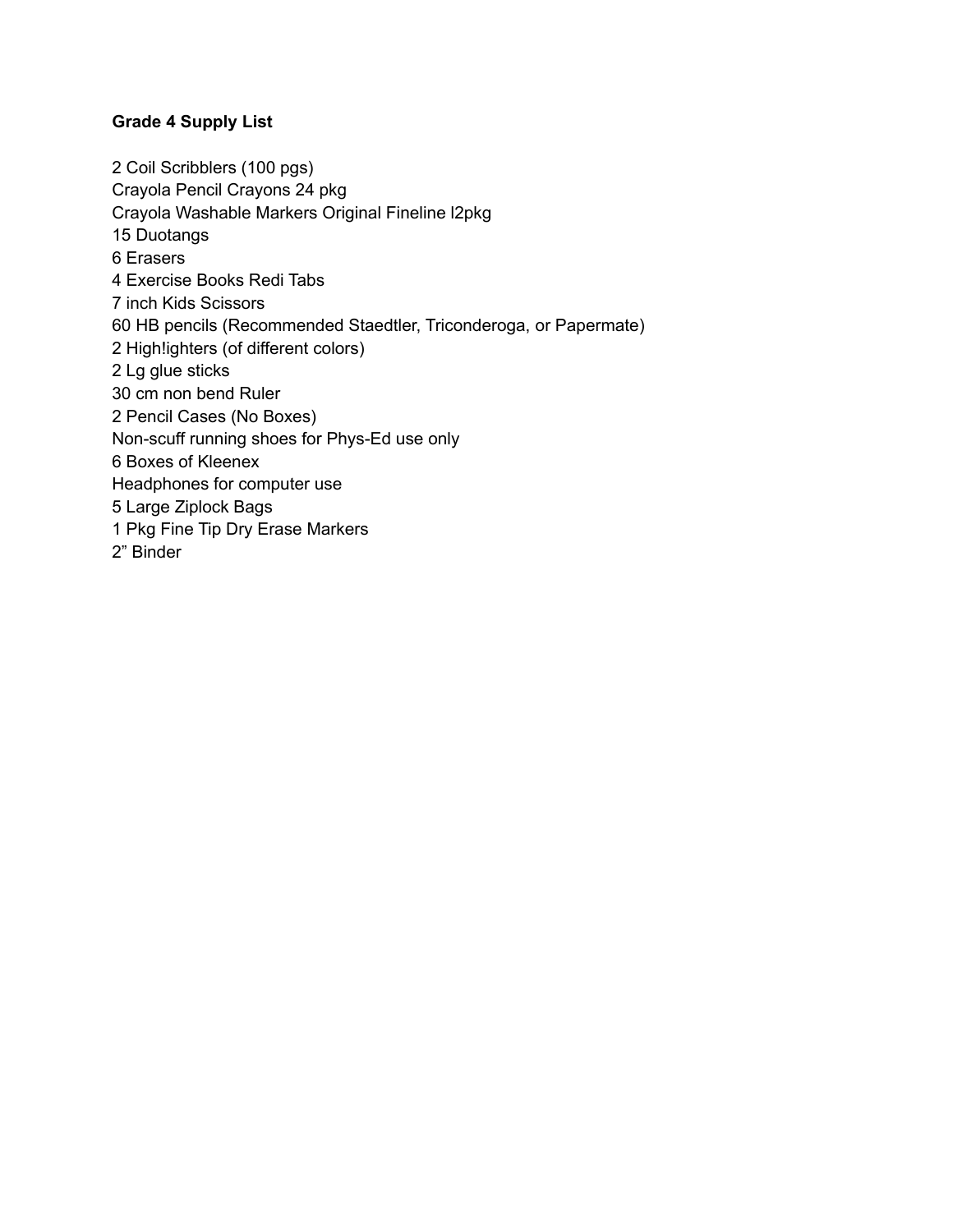# **Grade 5 Supply List**

- Crayola Pencil Crayons 24 count
- Crayola Washable Markers
- 2 Paint Brushes (1 fine, I fat)
- 48 HB pencils (Staedtler, Triconderoga or Papermate)
- 2 Highlighters
- 2 black sharpies
- 4 multi coloured white board markers (dry erase)
- 1 pack dividers 20 duotangs (multicoloured)
- 6 Erasers
- Loose Leaf Ruled Paper 200 sheets
- 1 Package Reinforcements
- 2 Coil Scribblers (250 pages each)
- 8 Exercise Books (Redi-Tabs)
- Scissors
- 6 Large Glue Sticks
- Metric Ruler (30 cm)
- 2 Pencil Cases (No Boxes)
- 1 1-inch Binder
- 1 package clear Page Protectors
- Non-scuff running shoes for gym use only
- Water Bottle (one that wont break easily)
- 3 Boxes of Kleenex
- 1 container unscented Lysol Wipes
- 1 box Ziploc medium bags
- Headphones for computer use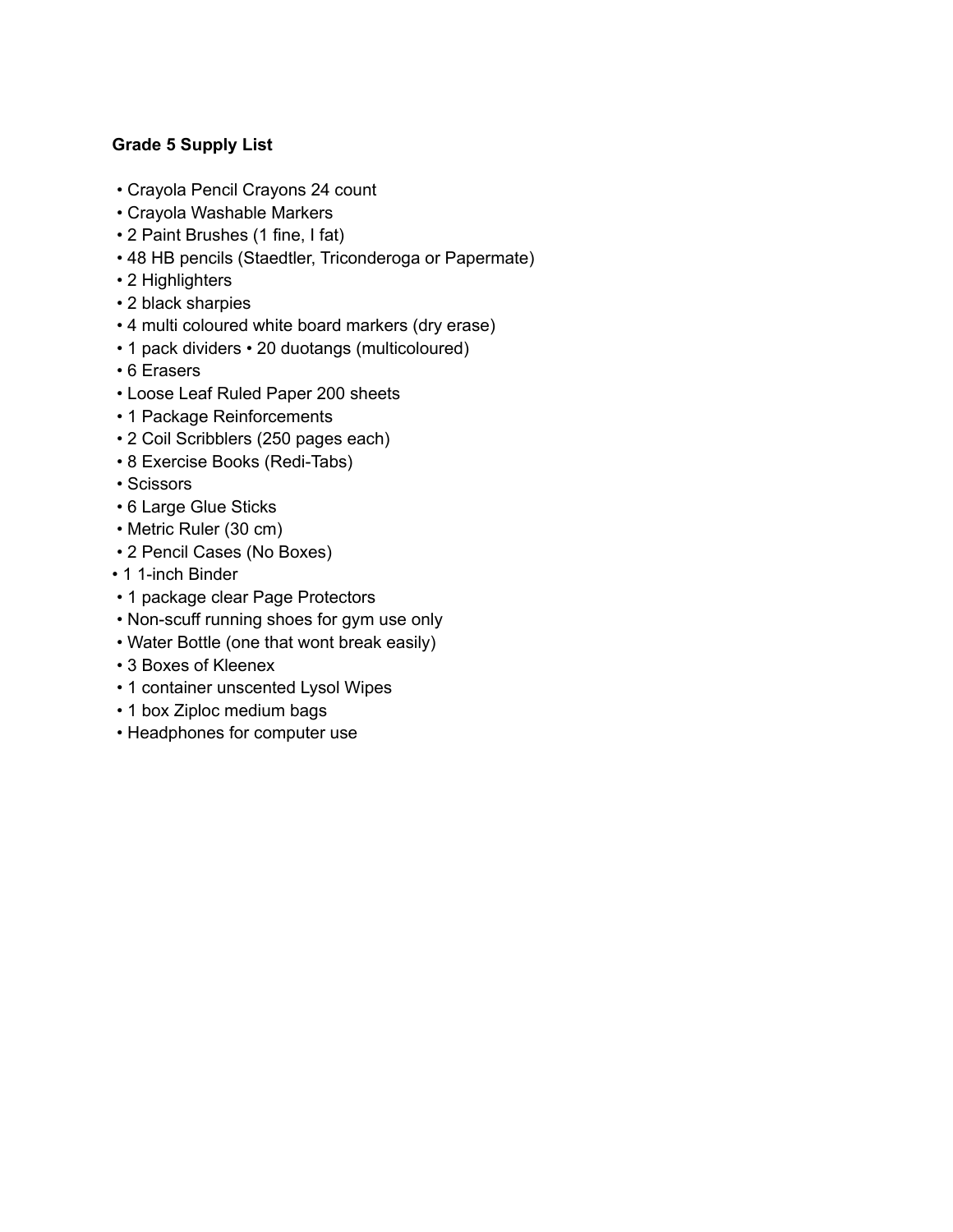## **Grade 6 Supply List**

- 4 1 inch binders ( No zippered binders!)
- '1 Package of Lined Loose Leaf Paper (200 sheets)
- 2 Coil Scribblers (108 to 200 pages)
- 4 Duo tangs 36 HB Pencils
- 2 Large Glue Sticks
- 1 Pair of Really Good School Scissors
- 2 Highlighters- Different Colours
- 1 Ruler 4 Erasers 1 Package of Pencil crayons
- 1 Package of Markers
- 1 Black Sharpie Marker
- 1 Package of Dry Erase Markers
- 2 Pencil Boxes/Pencil Cases
- 1 Pkg White Lined Index Cards
- Non-Scuff Running Shoes for Phys-Ed
- 4 Boxes of Kleenex
- \$10 for School Lock Fee (Only if an Aurora lock was not purchased in grade 5)
- \*\*Headphones for computer use \*\*
- Math set (protractor)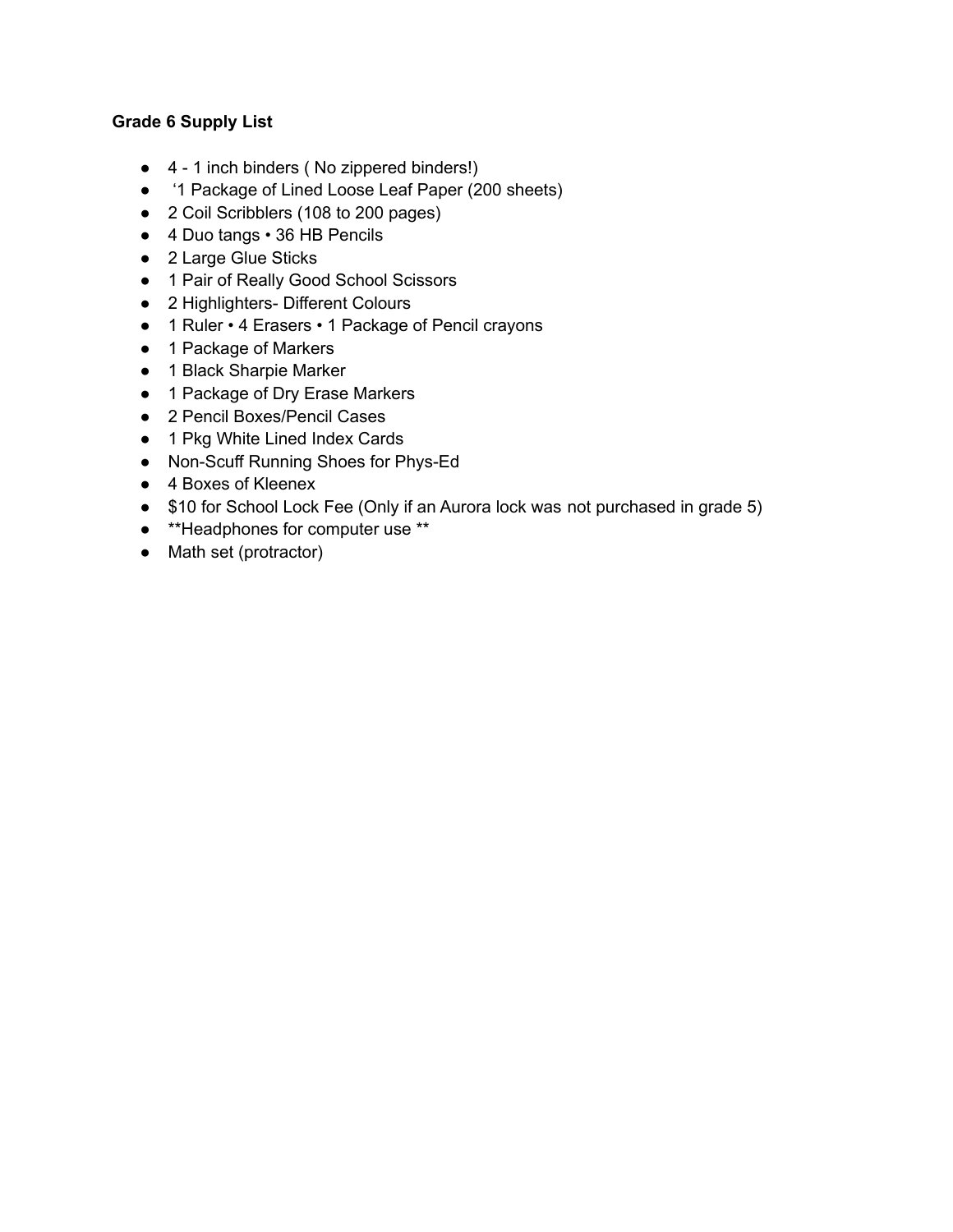# **Grade 7 Supply List**

- 2 fine paint brushes
- a pack of duotangs
- calculator (not scientific calculator if possible)
- math set (protractor and compass)
- 24 pencils with erasers
- 2 large erasers
- 2 three ring binders
- head phones/earbuds
- 2 packages of 3-hole loose leaf paper
- 1 package graph paper
- 6 pens
- 2 highlighters
- 1 pair indoor running shoes
- 2 boxes of tissue (Kleenex)
- a set of active wear
- a package of dividers
- 6 glue sticks
- good quality pair of scissors
- I package of markers
- one coiled notebook